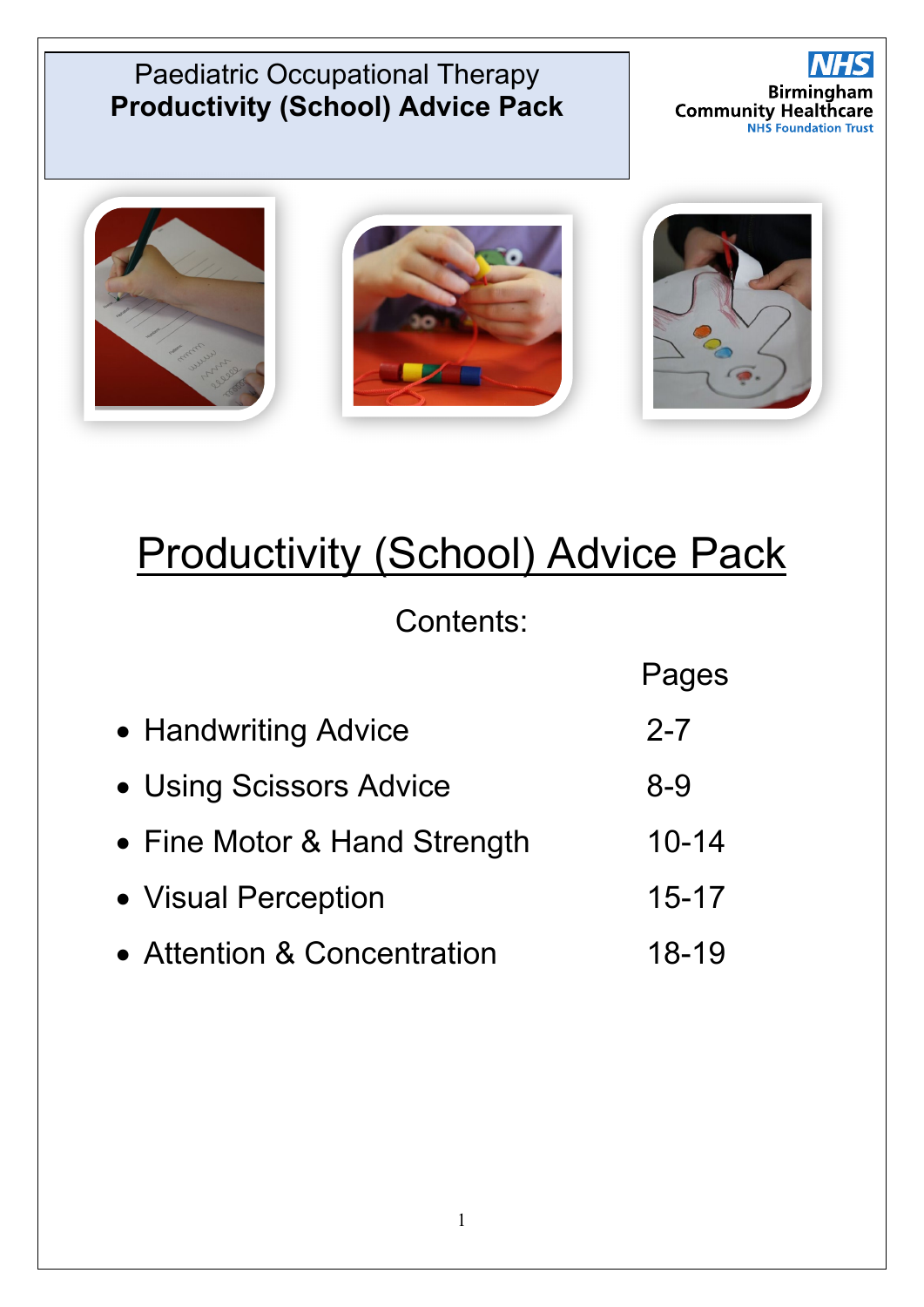### Occupational Therapy Advice Sheet **Productivity (School) Advice Pack Advice Pack Advice Pack Advice Pack Advice Pack Advice Pack Advice Pack Adv**

There are a variety of reasons as to why children may find difficulty in the important skill of handwriting. This skill requires a complex integration of the following; bilateral coordination (using both sides of the body together), postural stability, wrist stability and hand strength, finger isolation, thumb opposition (the ability of your thumb to touch the opposite side of your hand), in hand manipulation, fine motor and visual perception skills.

#### Possible difficulties children may experience

- 1. Incorrect pencil grip
- 2. Poor spacing of words and/or letters
- 3. Excessive use or lack of pressure when writing
- 4. Hand fatigue when writing or slow handwriting for expected age
- 5. Poor letter formation

#### **Strategies to support the child in developing this skill**

**Warm up exercises:** Before writing, do some quick warm up exercises so the hand muscles are warm, stretched and ready to work.

- *Shoulder shrug*: Lift shoulders up to touch the ears. Hold for 3 seconds and then relax. Repeat this 5 times
- *Chair push ups*: Sitting on a chair, place hands on the seat and push down until the bottom lifts up off the seat. Try and hold this for 3 seconds. Repeat 5 times
- *Palm pushes*: Place hands together so the palms are touching with elbows are out to the side. Push palms hard against each other keeping the force equal, for 5 seconds. Repeat 3 times
- *Hand pulls*: Put palms together and link the fingers. Try to pull fingers apart, but keep hands together causing a pull for 5 seconds. Repeat 3 times
- Arm wrap: Cross the arms over chest and hold onto the shoulders, give a big squeeze for 3 seconds. Repeat 3 times

2



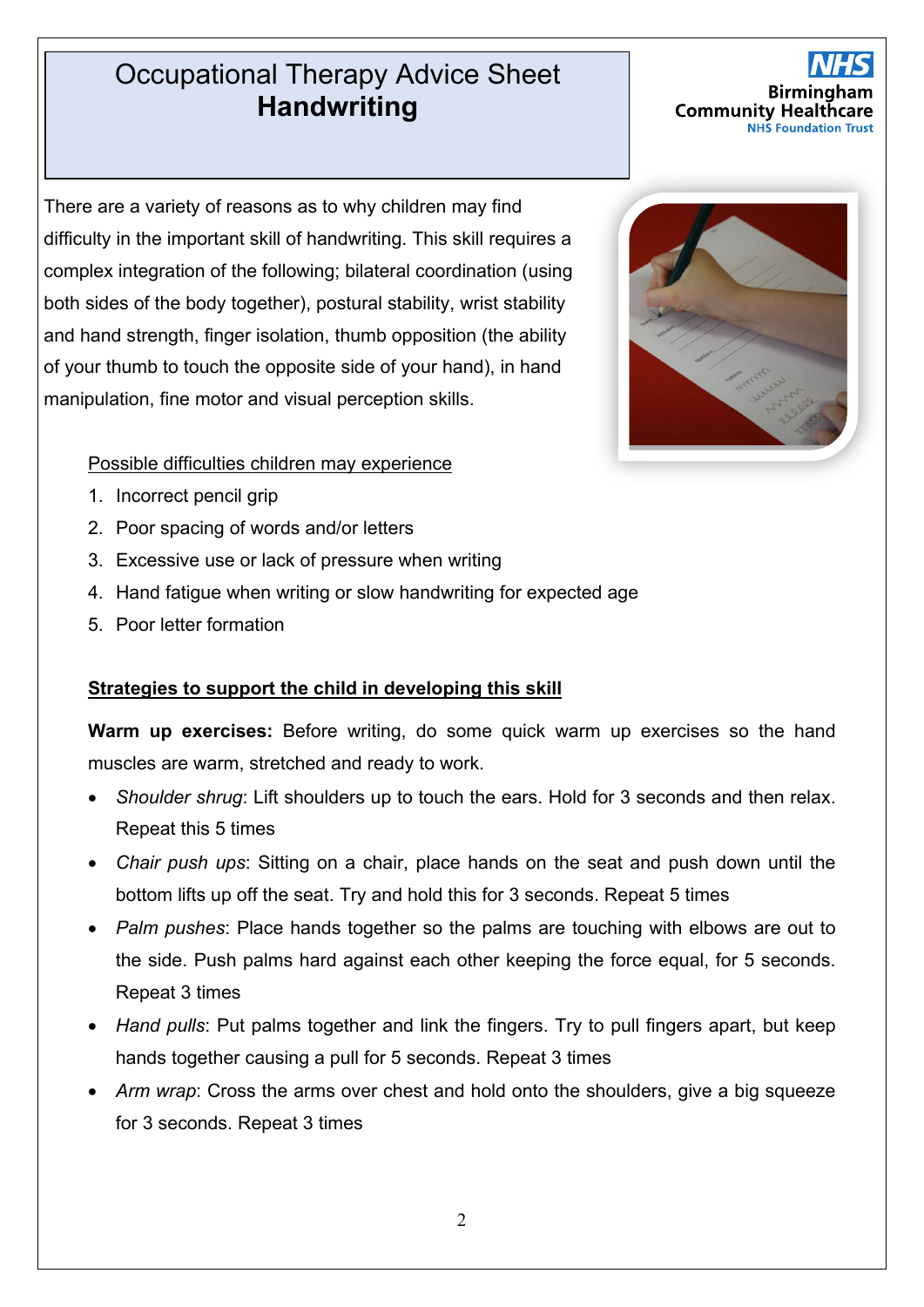

- *Hand-shakes*: Shake and wiggle the fingers as fast as possible, continue whilst lifting arms above the head. Hand-shakes can also be carried out under a desk in school. Repeat this 3 times
- *Finger drumming*: With hands placed on the desk, tap the fingers individually onto the table starting with the thumb, tapping each finger individually. Next tap from the little finger to the thumb. Start off slowly and get quicker and quicker. Repeat this 3 times

#### **Writing interval exercises:**

- Shrug shoulders up and down then circle shoulders forward and backwards
- Turn head from side to side holding for a few seconds
- Touch right ear with right shoulder then left ear with left shoulder
- Clasp hands together with arms extended in front and behind body
- Circle wrists in both directions then move wrists up and down
- Stretch fingers out straight and then wiggle them around
- Take regular short walks e.g. walk into another room, make yourself a drink etc

**Developing Visual Motor Integration -** Visual motor integration refers to the co-ordination of our hands and eyes to produce a controlled movement. Below are activity suggestions to develop the pre-writing skills.

**Multi Sensory Shapes** - Use multi-sensory experiences e.g. sand, chalk, paint (fingers and brushes), foam on tiles, crayons, felt tips, charcoal. Use different paper, (sandpaper, cardboard, tracing paper) and alter the child's position e.g. standing at easel, lying on tummy on floor. Draw around cardboard letters/shapes. Concentrate on pre-writing shapes:



**Tracing** - First trace around simple shapes and eventually progress to pictures. Initially use fingers then move onto pencil or crayon.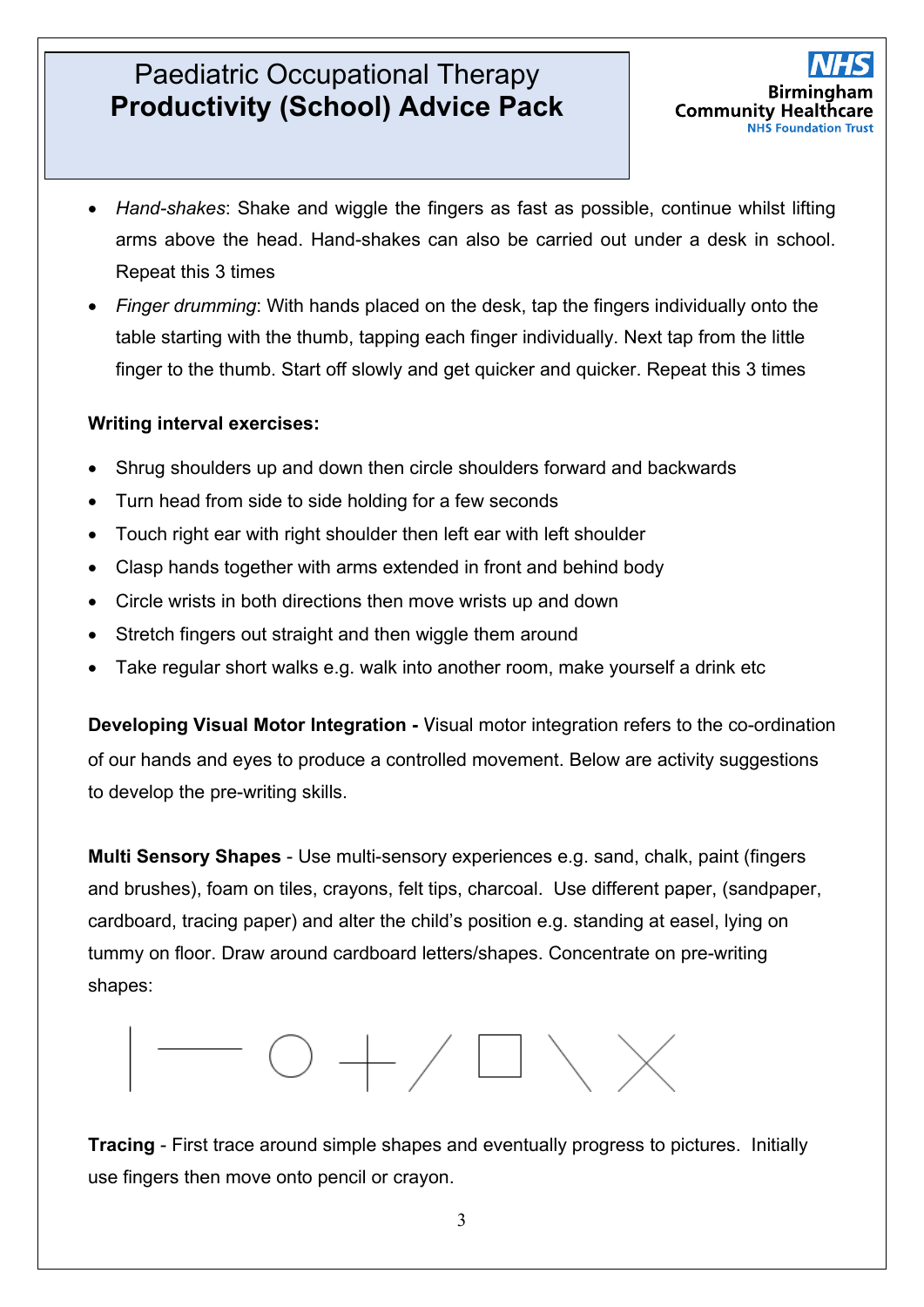

**Maze** – start with larger lined mazes moving onto more complex outlines.

**Colouring** - Aim to colour within boundaries. Use boundaries that are thick raised or textured. PVA glue makes good raised borders.

**Dot to dot -** Join dots randomly progressing to a structured dot to dot. **Use thick markers** or big pieces of chalk to enable the child to have a better grip (look out for egg-shaped chalk)

**Play-dough** – Draw a letter, and have the child roll out pieces of play-dough and fit and mould them together to make that letter's shape.

**Spaghetti** – Do the same as above with cooked spaghetti. Colour small batches with food colouring to make it more fun.

**Practice direction** – Encourage the child to practice the direction that their pencil travels for different shapes of letters e.g. drawing a circle anticlockwise. You can use arrows to demonstrate this.



#### **Developing letter and number formation**

- Collect different forms of letters made out of sponge, magnets, card, sandpaper, tin foil etc and ask the child to collect together the same letters although they are made of something different
- Use alphabet cards with letters on them. Try playing snap with them to encourage the child to look carefully at the difference between letters.
- Play Pairs with alphabet cards see if they can find pairs of letters
- Try writing different shapes in the air with their finger using big movements to emphasise the direction of the letter
- Ask them to form letters with their finger in different things such as shaving foam, sand, paint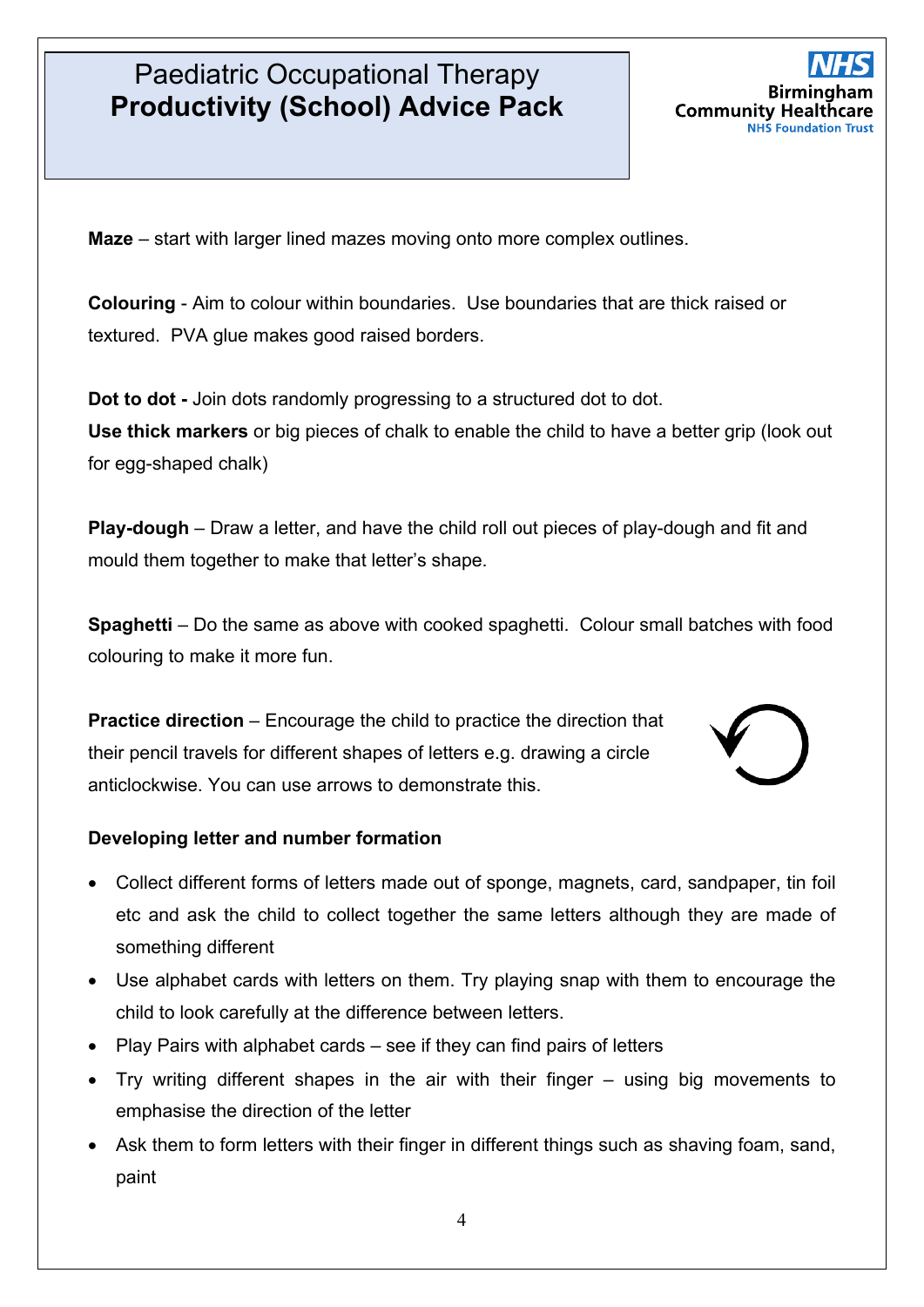

- Use rough sand paper and write letters in chalk or wax crayon on to the paper so that there is sensory feedback and it slows the formation down. These letters are quite difficult for some children
- Take it in turns to write a letter or number in yellow highlighter pen and the other person writes over the top of it with black felt tip or black pencil crayon
- Place a skipping rope, tinsel or scarves on the floor to form letters. Encourage the child to walk over these shapes with bare feet to get a feel for the direction that they travel as if they were a pencil
- Practice writing with a paintbrush and water on a dry pavement
- Use a ribbon, scarf or tinsel to form large letters/ numbers in the air in front of the body with large arm movements, talk about the movement needed for each
- Place markers on the floor to form letters. Encourage the child to crawl/ walk/ run/ jump/ hop around the letter/ number outline in the correct direction
- Ask the child to close their eyes and on the palm of her hand draw letters, ask the child to guess what the letter is. If the hand is too tickly this can be done as a large letter on the back instead. Take it in turns to be the one drawing and the one guessing
- Ensure your child is aware of the direction their pencil needs to travel to form each letter. You can draw arrows to demonstrate this.

**Developing Tripod Grip -** The 'tripod' refers to the use of thumb, index finger and middle finger on the pen or pencil and ideally fingers need to be positioned well-down the pen/pencil shaft.

- Encourage pressing a spring clothes peg using only the pads of the index finger and the thumb for practice
- Taking each hand in turn, encourage wriggling individual fingers and thumbs. Then encourage touching the tip of the thumb with the tip of each finger in turn
- Observe how the child grasps the pencil. Encourage holding the pencil not too close to the tip and not too far away from it
- Try a soft foam pencil gripper or elastic band to help them see where they need to place their fingers. Show the child how to tuck their fingers away to support the pencil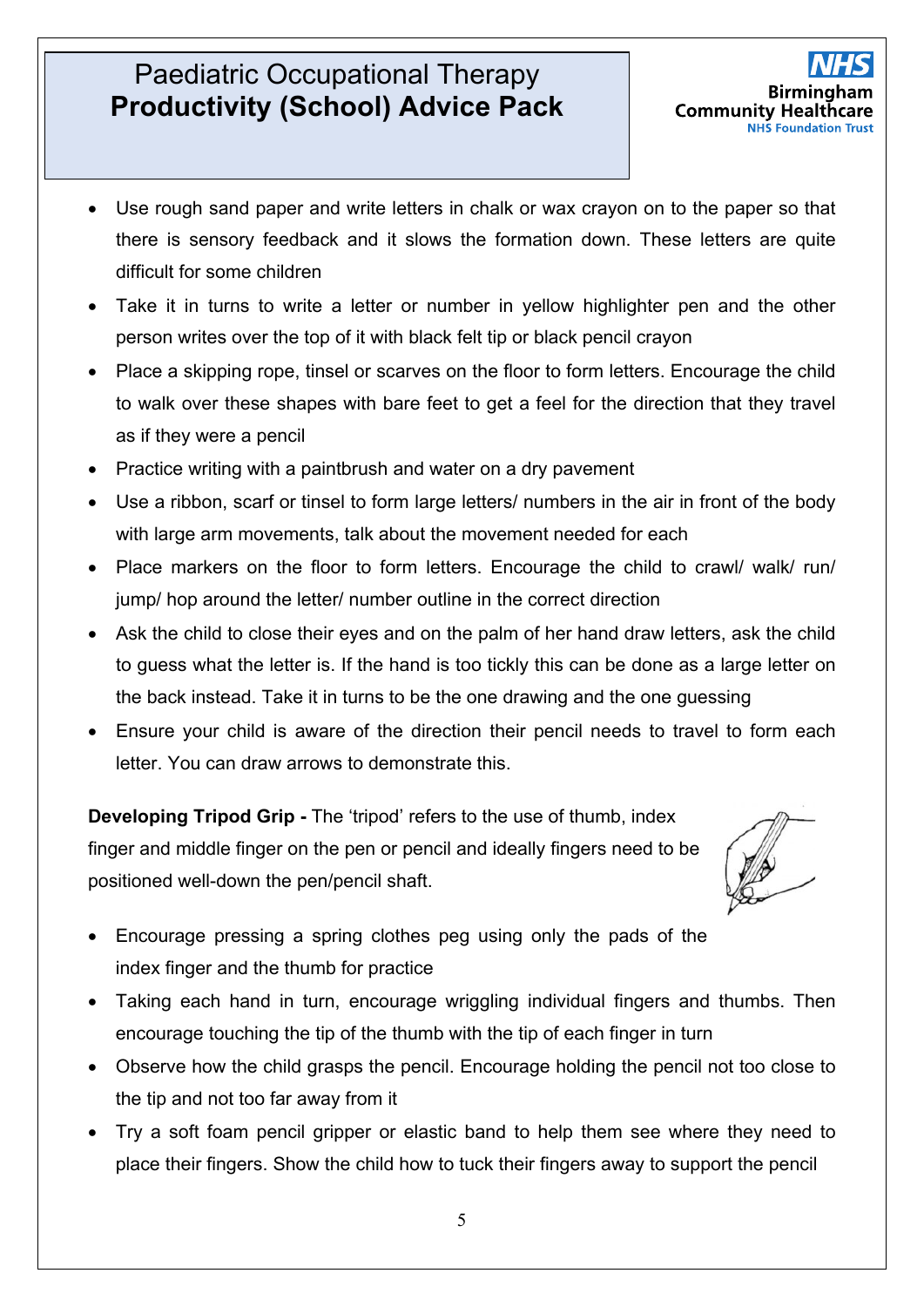

• To help improve posture and pencil control the child may benefit from sitting more upright using a sloped board or table

**Pencil control -** Activities that encourage the muscles on either side of the shoulders to pull together will help the child to hold the shoulder joints steady while the arms are moved in various directions. The following activities will encourage stability and smooth arm control.

**Using a blackboard or easel -** Ask the child to sit in front of the board: they should be able to reach the board with elbows fairly straight so that movements start at the shoulder.

- Ask the child to draw vertical or horizontal on the board with chalk held in each hand
- Clean the board with a board rubber or wet paper towel
- Give the child a wet paintbrush and ask them to "paint" the board

#### **Other activities**

- Varying positions such as in standing, half kneeling, lying on floor with the paper attached to the underneath of the table and lying on your tummy
- Use a stick to write or draw pictures in the sand
- Play "fishing" games with magnetic rods

#### **Writing Position**

- Ensure they are sat in a good sitting position, with hips, knees and ankles at  $90^{\circ}$  i.e. feet should be flat on the floor or supported on a small step
- Position so that the elbows are flexed (bent) to 90, arms should rest on the table with shoulders relaxed
- Forearm should be at 45 degrees in relation to the table and 2/3 of the forearm should rest on the table
- Non-writing arm should support the paper
- Paper should be slanted for cursive writing / upright for printing
- Do not hold the pen/pencil too close to the nib/tip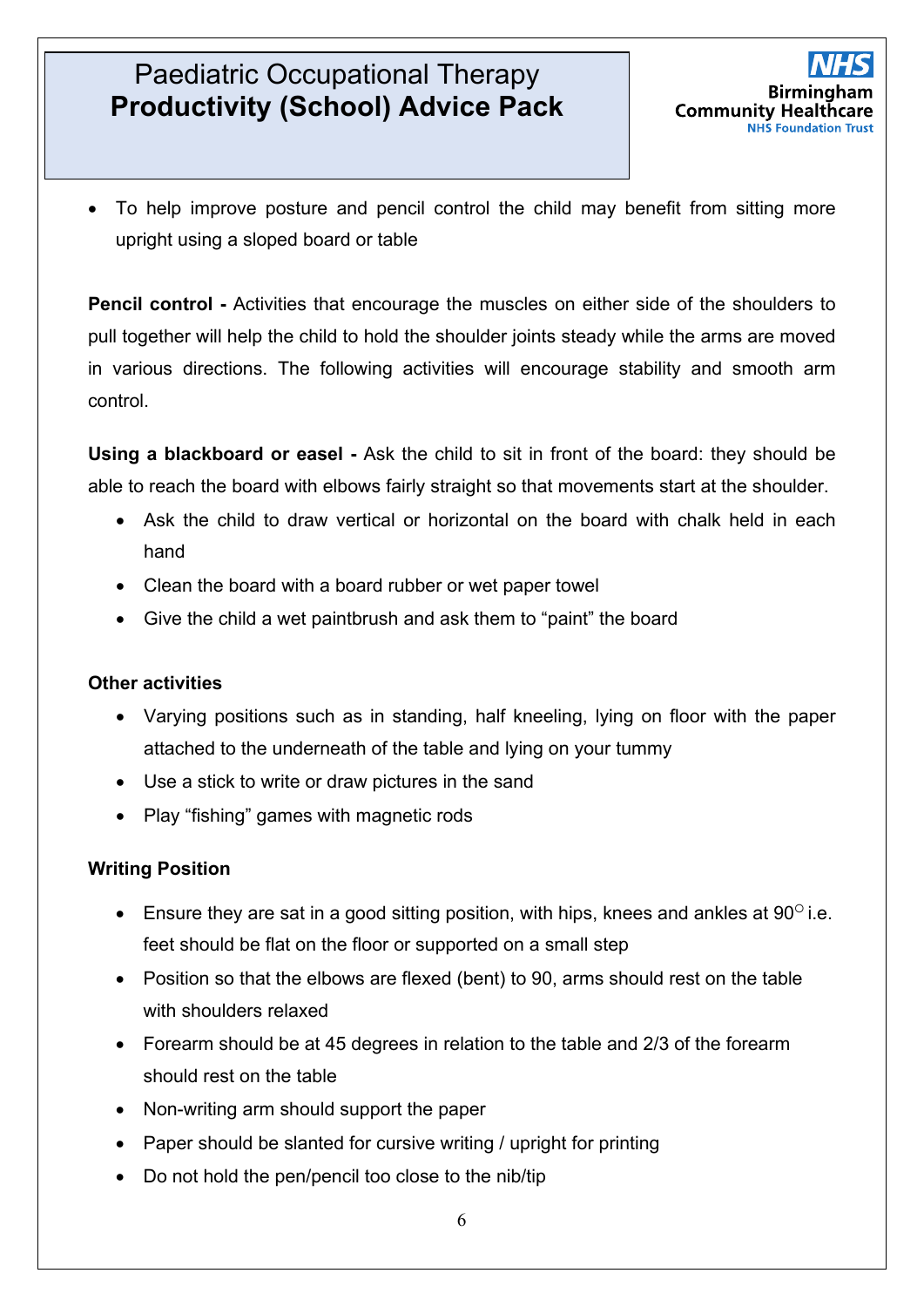

• Take regular breaks from sitting in this position (see interval exercises)

#### **Increasing pencil pressure** (when handwriting looks faint)

- Place a piece of carbon paper between two pieces of paper, tell the child if they press hard enough it will come through on the blank piece of paper like magic
- Pens which light up when you press hard, the aim is to write a sentence and make the pen light up as much as possible.

#### **Reducing heavy pencil pressure** (when handwriting looks too bold)

- Regularly undertake a series of exercises whereby pressure is placed through the upper limbs, i.e. crawling games, wheelbarrows, elephant walks
- Provide a light-up pen which can be bought cheaply from stationary shops. Challenge the child to write so that the pen does not light up
- Use a mouse mat or piece of felt underneath the writing paper, as excessive pressure will make a hole! Encourage them to write without puncturing the paper
- Try writing on different textured surfaces (on the patio with chalk, on paper whilst leaning on carpet)
- Ghost writing. Have the child write a word lightly on the paper and then erase it without leaving any marks. The child wins if they can do this. Cue them by saying, "Lift the pencil tip off of the paper" as they write

See the handwriting equipment advice sheet for further information on equipment that may be helpful in developing this skill.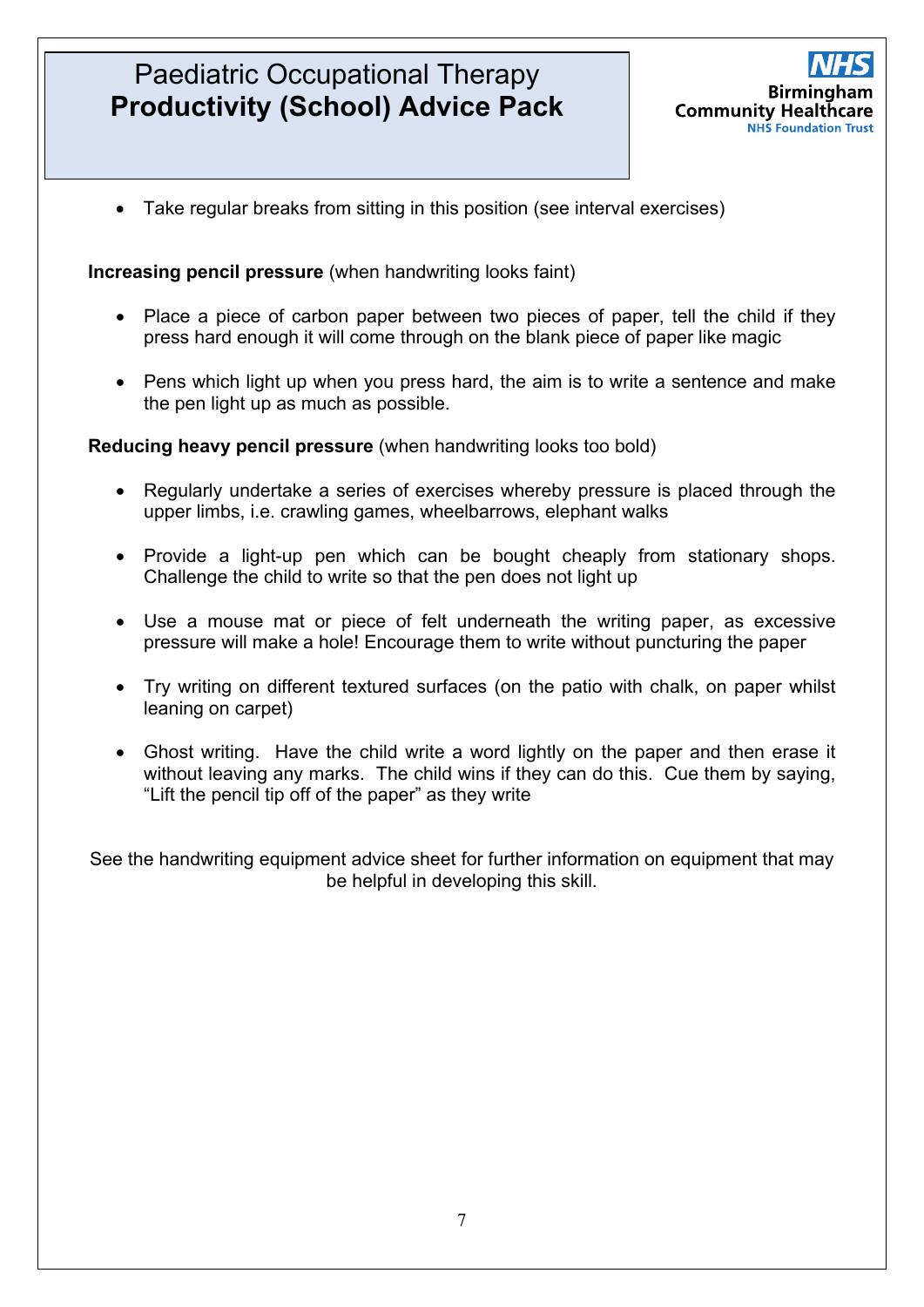### **Productional Therapy Advice Sheet Using Scissors**

### Birming **Community Health NHS Foundation**

Cutting skills take time for children to develop. Being able to use scissors to cut well is important for many preschool and school activities including art and craft. Children may have the skills to use small scissors by 3 to 4 years of age, but scissor skills are not fully developed until 6 years of age. To use scissors effectively, children require skills in the following areas; sitting balance, hand strength, fine motor abilities including finger isolation, development of a preferred hand for activity, good hand eye coordination and bilateral integration (using both sides of the body together).



#### **Possible difficulties children may experience**

- Unable to adopt the correct sitting posture to take part in the activity
- Difficulty in gripping the scissors in order to use them functionally
- Difficulty in coordinating both hands to effectively cut around shapes
- Difficulty in planning and coordinating the movement of the scissors whilst cutting
- Ability to isolate their fingers and thumb when positioning their hand on the scissors

#### **Strategies to support the child in developing this skill**

- Check that there is enough space to practice the cutting task on the table
- Show the child how to hold scissors correctly by demonstrating. Talk about where your fingers are inside the scissors. Let the child try to copy this.
- If it is difficult for the child to open and close the scissors to cut, let them practice this action without cutting, as long as you are supervising.
- If the cutting action is physically hard work for the child, allow them to try with looped 'easi grip' scissors or spring loaded scissors.
- Show the child how to support the paper with the other hand. Help them turn the paper initially.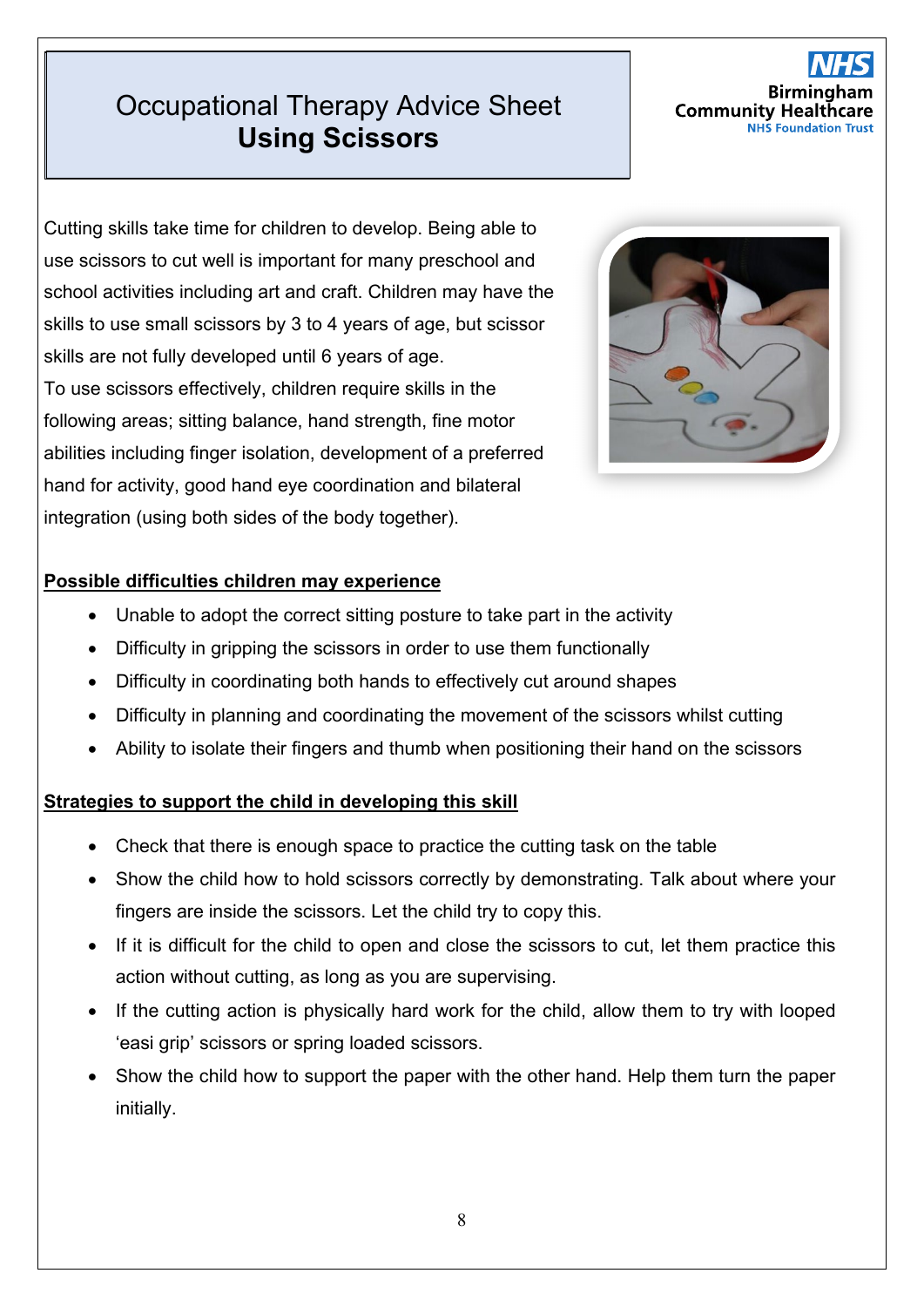

- Remind a child who is impulsive or has poor body sense/sense of space:-'Are you watching?' 'Look at where your fingers are' 'Go slowly,' 'not too close,' 'Careful,' 'the scissors are sharp'. Repeat. One to one supervision may be required for safety
- Roll play-doh into a sausage shape, encourage child to hold play-doh in non-dominant hand and use scissors to cut into smaller pieces.
- Try simple tasks first, then work upwards: e.g. 1. Making a cut in a piece of paper, 2. Snipping, 3. Cutting into random pieces, 4. Straight line etc.
- Do the first parts for the child, then let them finish it off. Gradually allow them to do a step more until they can succeed independently.
- If starting to cut, cutting in the right direction or finishing is difficult, draw a green spot for 'go' and a red spot for 'stop'. Draw arrows around the outline to show which way to cut.
- Practice scissor skills during fun activities like arts and crafts

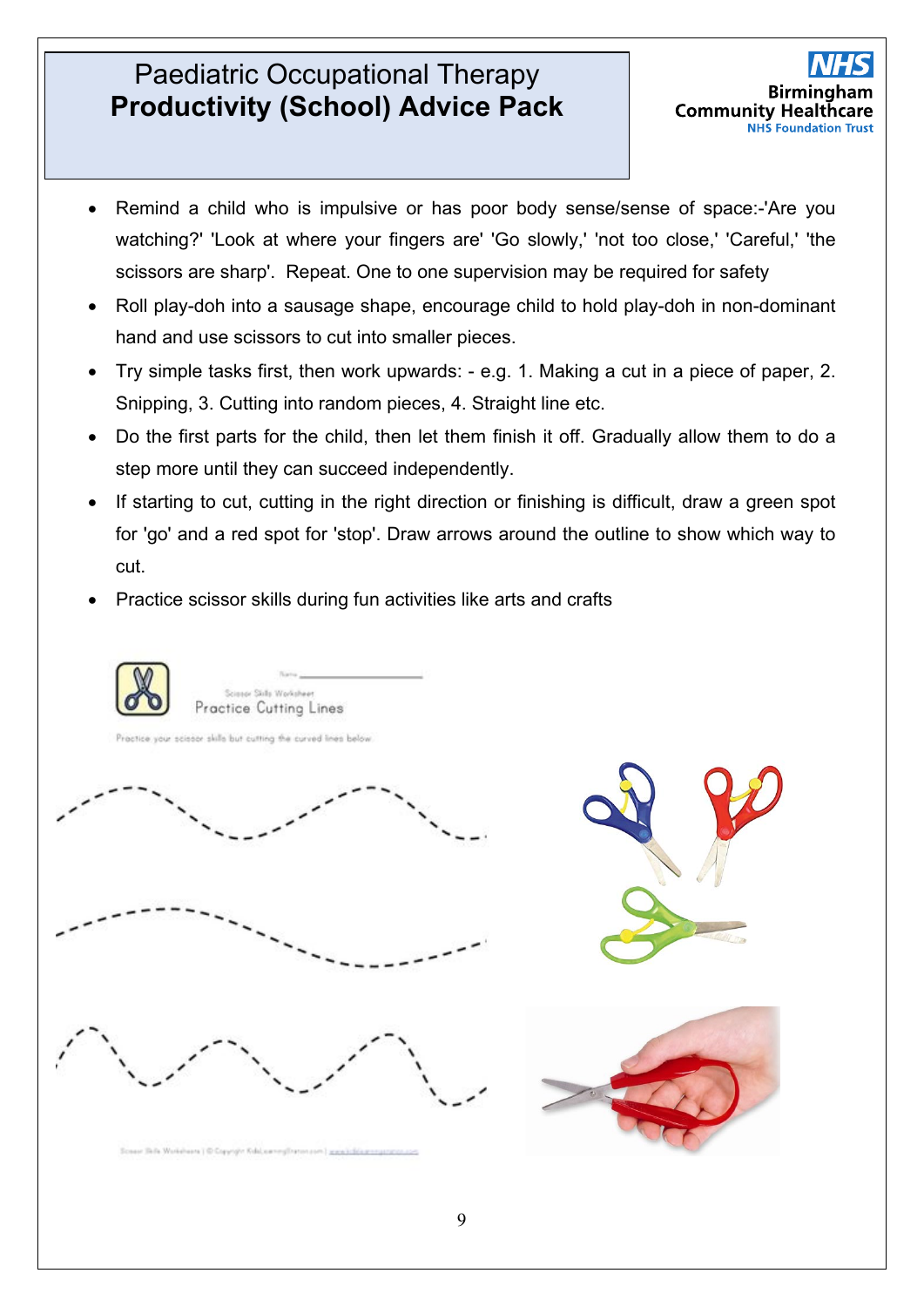### **Productional Therapy Advice Sheet Fine Motor and Hand Strength**

Developing fine motor abilities and hand strength will support the child in mastering everyday tasks such as dressing, handwriting and cutlery use independently.

#### **Strategies to support the child in developing this skill**

#### **Hand strength-**

- Playdough / plastacine / putty / bluetac / baking dough activities including rolling a sausage shape and pinching off pieces, rolling balls, making a playdough 'nest' rolling balls for eggs, rolling back into a 'lump' when finished
- Scrunching paper- Scrunch up 2 pieces of scrap paper using one hand for each piece, using only their hands then 'flick' the balls to a marked area or bin
- Pinching pegs- Placing pegs around the circumference of a circular object e.g. tin then removing them. Ask them to try using their thumb and a different finger each time. Ask them to help unpegging or pegging laundry
- Elastic stretch- Ask the child to stretch an elastic band or hair bobble over their hand as far as possible. Get them to try this over their thumb and a different finger each time
- Squeeze toys- Offer different varieties of toys/games that require squeezing e.g. stress balls, toys that light up when squeezed

#### **Pinch strength-**

- Play finger games such as incy wincy spider
- Use tweezers to pick up small beads or toys and put them into a container
- Remove coins from a purse one at a time
- Tear up coloured paper for pasting or collage activities
- Threading activities such as beads or lacing cards
- Building and then pulling apart pieces with duplo and lego. Undo and do up nuts and bolts
- Use stickers or sticky tape to stick things down
- Water plants with a spray bottle; squirt a water pistol at a target

#### **Wrist strength-**

• Encourage writing, as much as possible, on a vertical surface as this can help your child to achieve a good wrist position. (Use an easel, blackboard, or tape some paper to a wall).



**Birming** 

**NHS Foundation Trust** 

**Community Healthcare**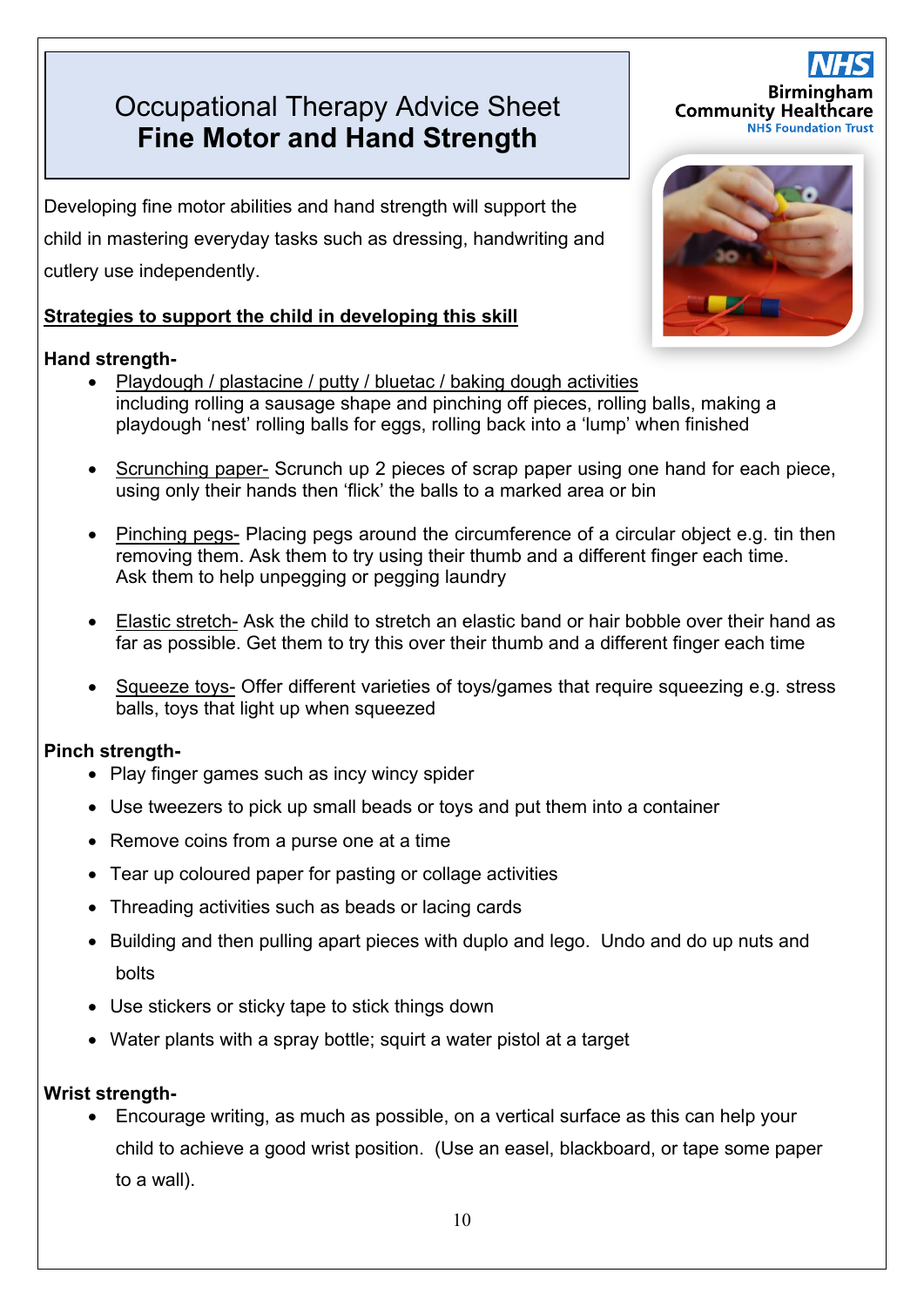

- Encourage your child to do activities vertically. For example, placing stickers on a window or a piece of paper taped to the wall, playing Connect 4 or threading activities
- Rolling and kneading play dough
- Wrist lifts place your child's arm on the table and hold his arm. Encourage them to make a fist and bend the wrist back as far as possible

**Pincer grip** - Practice picking tiny objects (the size of a raisin) with their index finger and thumb

- Provide only one or two tiny things for them to pick up at a time rather than several. They are more likely to use their whole hand instead if there are several things
- Pinch and pull play dough with their thumb and index finger
- Place tiny objects in a section of an empty egg carton or egg cup for your child to pick up e.g. dry cereal hoops, raisins, cubes of cheese or dry pasta
- Let your child play with cooked spaghetti strings or pasta with their fingers on a table or tray

**Tripod grip-** This is a more mature grasp because it enables the child to pick up small things with their fingers without needing their palm for support, and their thumb begins to move in opposition to their fingers

- Give the child lots of opportunities to grasp objects which are about an inch wide such as small blocks, chunky pegs, empty cotton reels, finger foods
- Let the child pick up objects from small cup. They will have to grasp without holding things against their palm, as they will not be able to fit their whole hand into the container
- Put some cotton reels into sand or play dough so that the child needs to use their thumb and first two fingers to pull them out
- Choose objects carefully for the child to hold, too thin and they will use a palmer grasp (in the palm of the hand), too small and they will try to use a pincer grasp (between thumb and index finger).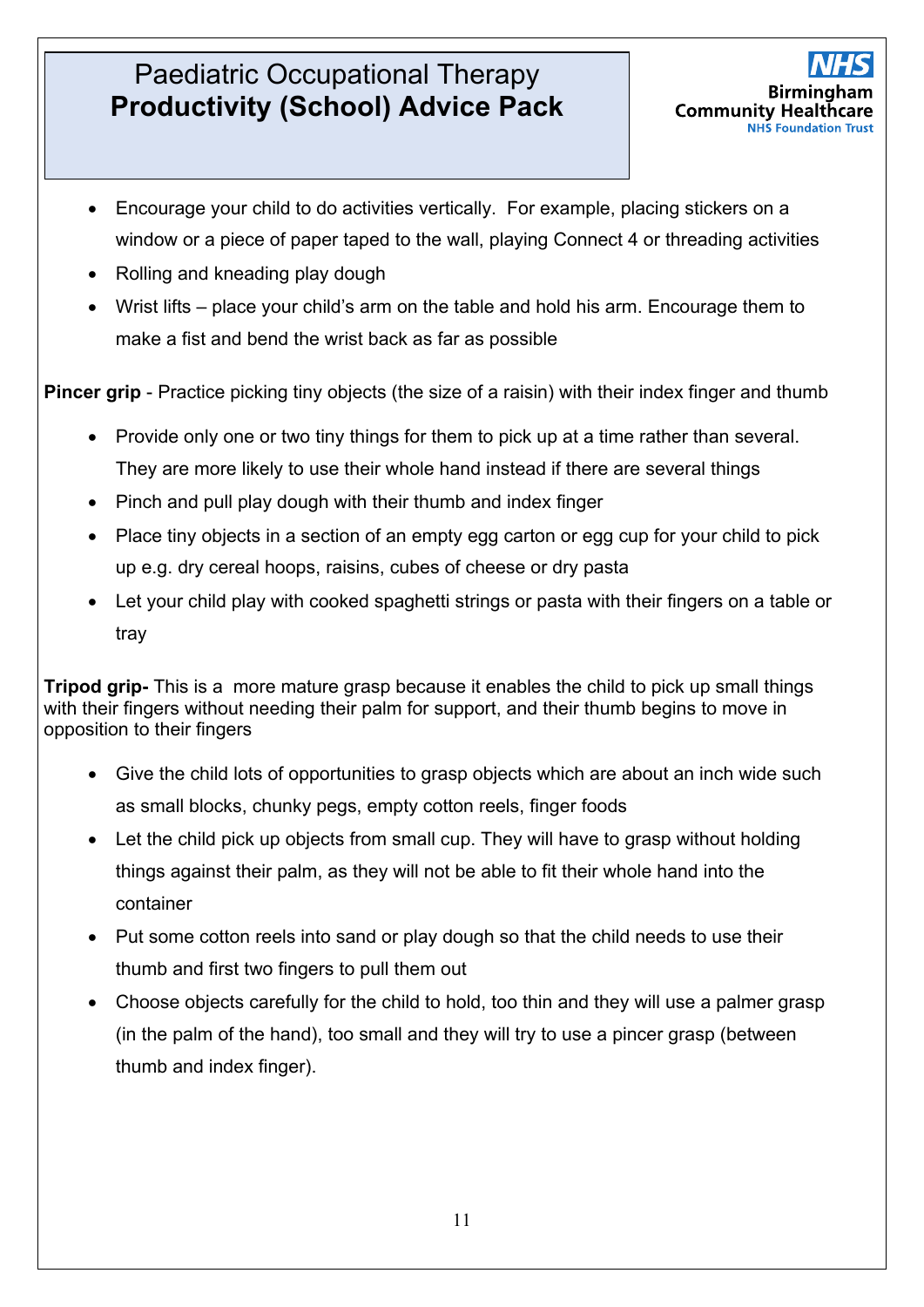**Hand-eye co-ordination-** This involves the ability to use the hands and eyes together during an activity

- Dot to dot
- Tracing
- Colouring in pictures or shapes without going over the lines
- Bat and ball games
- Throwing and catching e.g. with a ball or beanbag. When throwing, aim for a target, e.g. into a cardboard box or a hoop.
- Playing skittles
- Threading beads onto a string use large and small beads or even buttons.
- Hammer and nail toys
- Water control carrying and pouring of water from a jug into containers to specified levels
- Tracing with a finger along lines, shapes and letters
- Shape sorters Pop up men (or other toys where an object has to be placed into a base)
- Tower building, with bricks, pegs etc
- Posting objects through small holes e.g. money box

**Bilateral co-ordination -** Bilateral Integration is the ability to use both sides of the body together, or both hands together in co-ordination with each other, to effectively complete an activity. This is important for skills such as using a knife and fork, managing buttons and using scissors.

- Threading
- Cutting
- Link-up Toys Construction such as lego or magnetic blocks, pop-and-lock animals etc
- Wind-up Toys
- Practicing fastening and unfastening zips and buttons
- Playdough/baking e.g. practice rolling with two hands
- Clapping Games clapping to music, popping bubbles in the air with both hands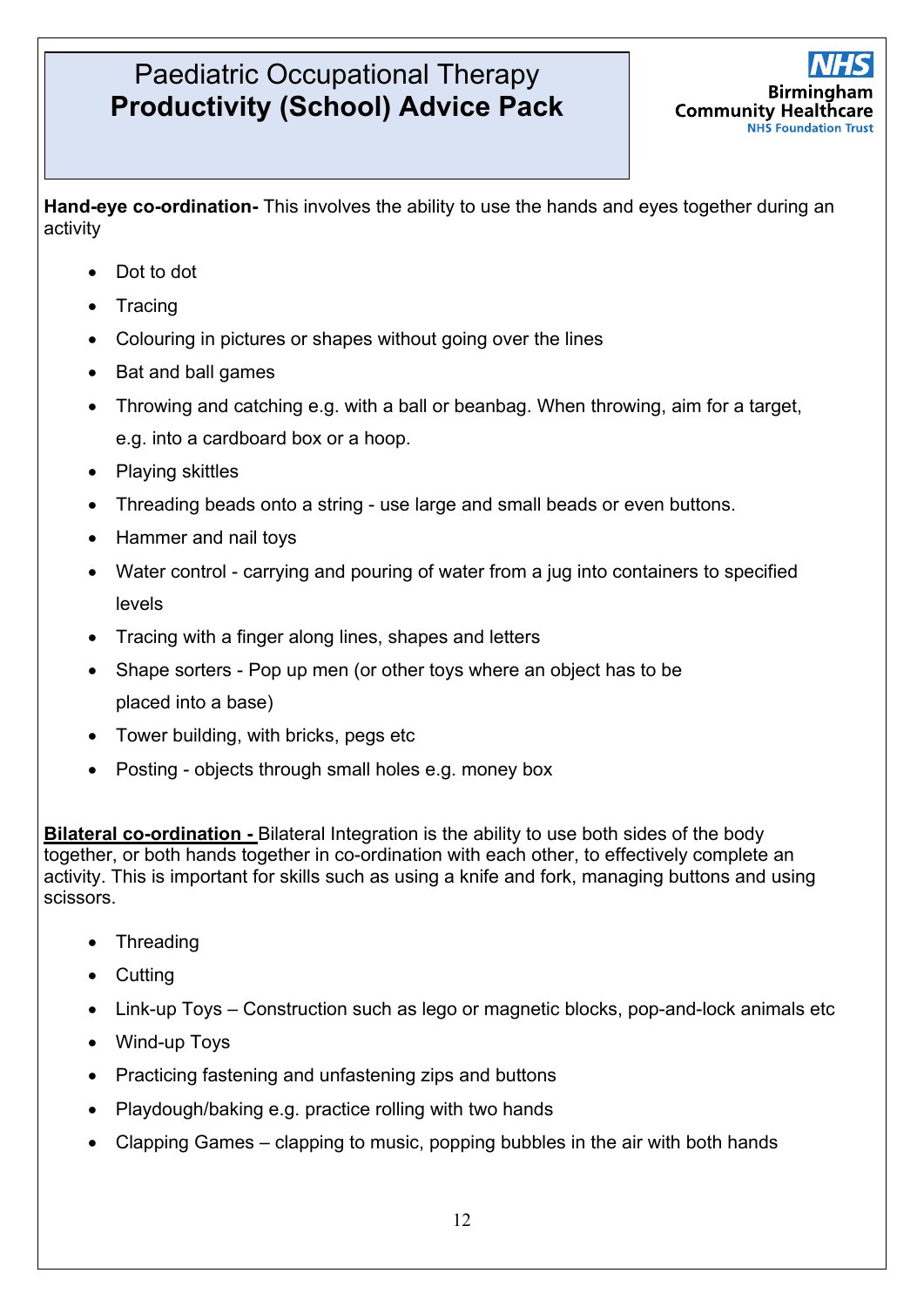

#### **Larger Bilateral Movements**

- Simon Says using left and right hands, arms, feet and legs
- Jumping games onto the mat, in the hoop, through a ladder drawn with chalk
- Dancing with a few selected simple steps or movements
- Obstacle courses to allow:- propelling self with arms and legs, commando crawling, crawling, balancing on one foot, hopping, skipping
- Marching with arms swinging alternately
- 'Twister' activity or similar game
- Ball games-rolling, throwing/catching, kicking, using targets/goals
- Swimming
- Learning to ride bike initially with stabilizers
- Musical instruments-played with two hands, then each hand in turn

#### **Hand dominance**

- Offer the child toys, food or feeding utensils directly in front of them so that the child chooses which hand to use
- Place small toys to either side of the child with a bowl or tub placed in front of them. Encourage them pick up the toy and then put it in the container, see which hands they tend to use
- Let the child play with large toys which need two hands to hold e.g. a large ball, a big doll, a book. See which hand they tend to release the object with
- Ask the child to pass their empty bowl or cup after a meal or the towel after a bath and note which hand they tend to use
- Encourage the child to play with toys which require pulling or pushing a ball or toy cars, pulling a toy on a string





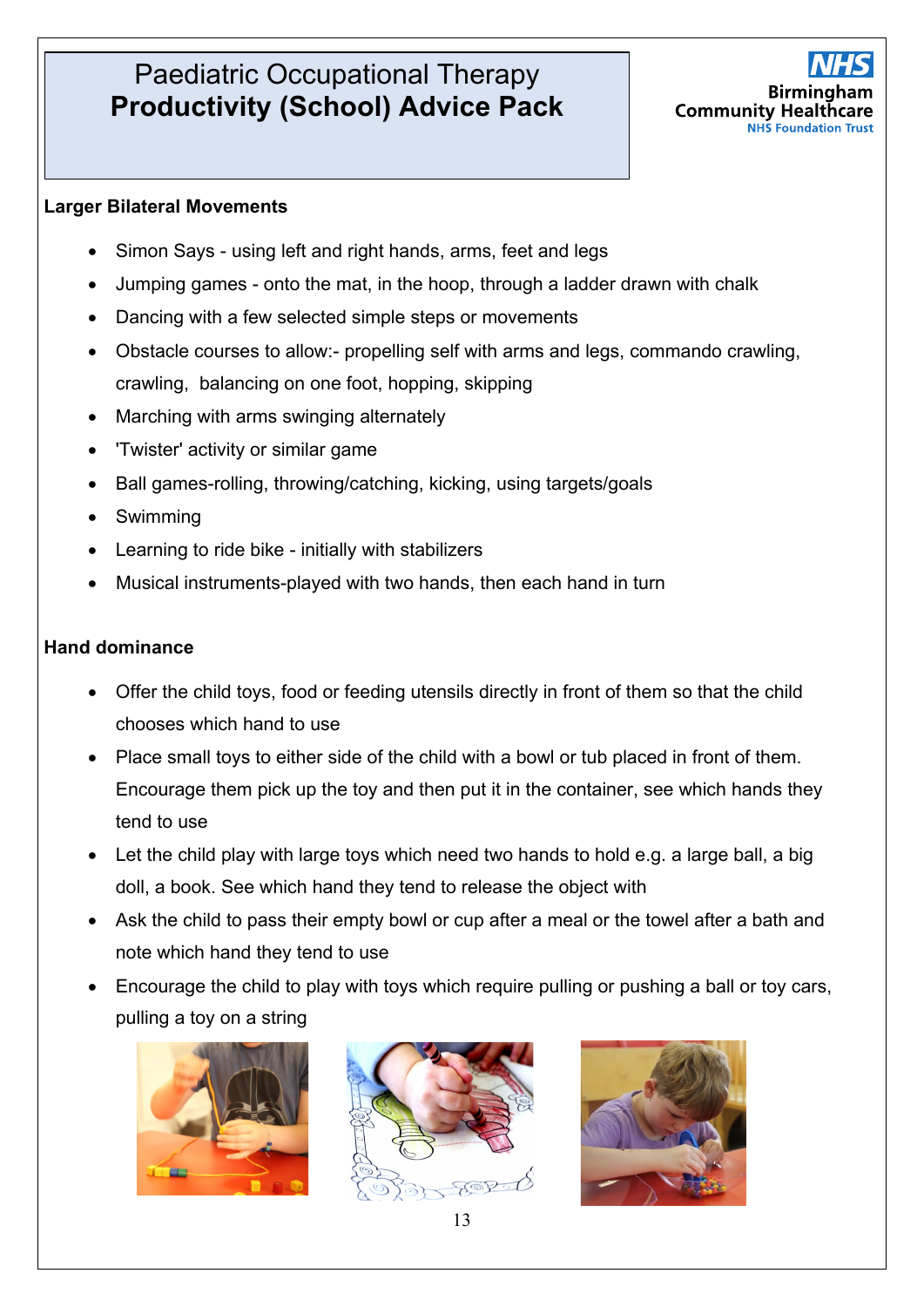

**In-hand manipulation-** In hand manipulation involves moving an object within one hand. The fingers and thumb are used to best position the object for the activity.

- In these activities encourage the child not to use their other hand, chest or the table to help:
	- Get the child to hold one hand behind their back and ask them to draw with crayons or pens with the other hand. They will need to rotate their pen when they pick it up from the table in order to draw with it
	- Jigsaws with small knobs on each piece
	- Posting toys and moneyboxes (vary the position of the slot)
	- Play *Connect 4*, however, ask the child to pick up 3 counters one at a time and hold them in their hand. When it is the child's turn, ask them to move one counter back to their fingertips and place it into the frame
	- Encourage the child to wet one hand and then place the hand in a bowl of rice. Encourage them to remove the rice from their hand, just using the hand with the rice on it
	- Provide the child with a pencil with a rubber on the end. Ask them to draw a small circle with the pencil and to then turn the pencil around and shuffle his fingers down the pencil to the correct position to be able to rub the circle back out
	- Place some coloured pencils in front of the child. Ask the child to pick up a pencil and write the first letter of their name. Repeat using a different coloured pencil for each letter of the child's name
	- Encourage the child to hold a dice between the tips of their fingers and thumb and turn it around and over to find "the number …6" choose different numbers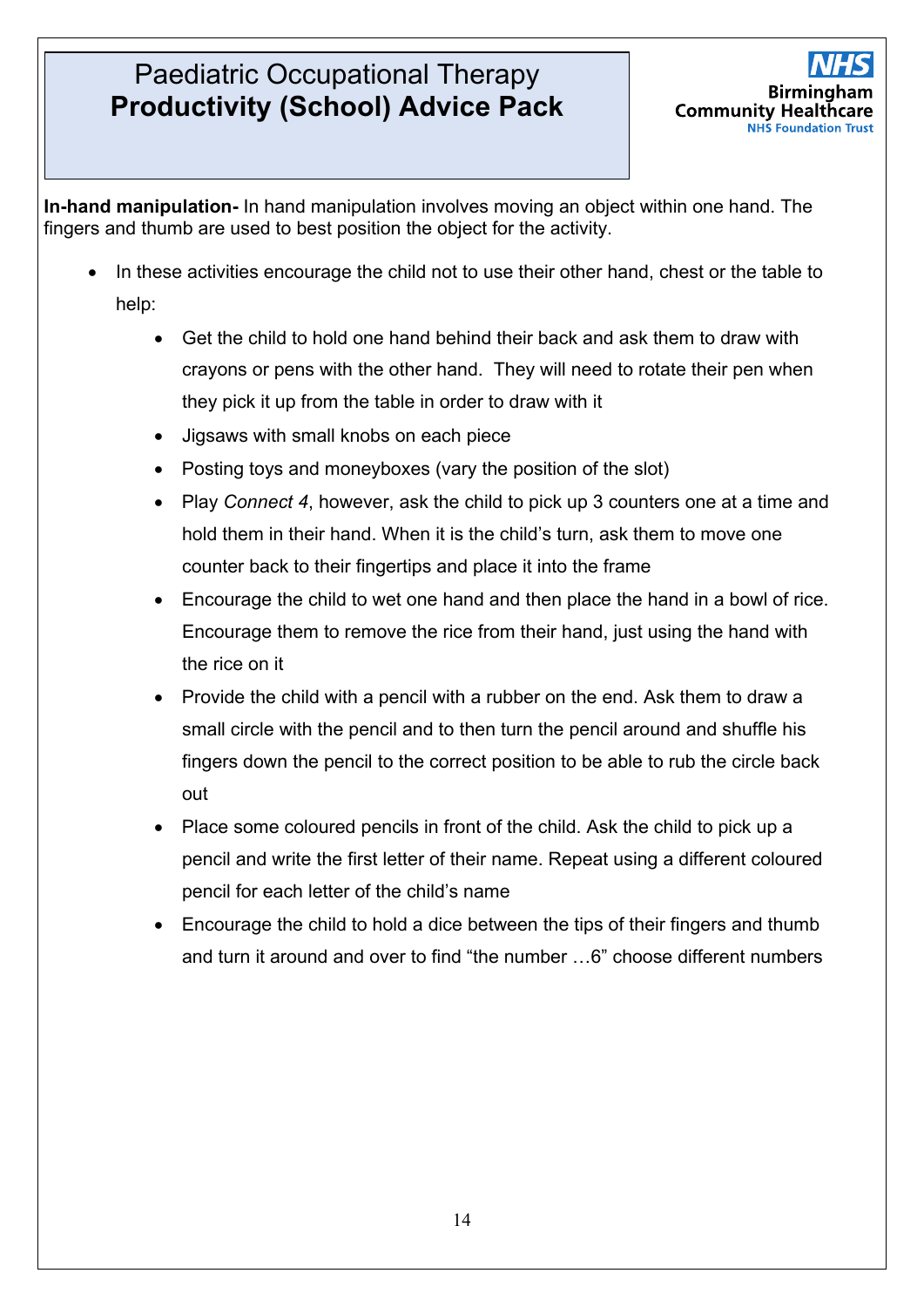### **Productional Therapy Advice Sheet Visual Perception**

#### Birming **Community Health NHS Foundatio**

Visual perception allows a person to process visual stimuli in order to identify what we see and understand what we are seeing. Visual perception helps to identify an object correctly including orientation, size, background and the object in relation to others.

Information received during visual perception is what is needed to successfully plan movements, for example to hit a ball, visual perception determines the speed of a ball, its direction in space and how this relates to the position of the



child's arm and the applied force needed to move hands through space to successfully catch the ball. Visual perceptual skills are broken down below:

**Visual Discrimination:** Children with problems in this area may have difficulty matching shapes in pictures and puzzles, and at a later stage, in discriminating between letters/words which look similar

**Visual memory:** Children with problems in this area may have difficulty learning colours, shapes, letters, numerals; copying (especially from the blackboard); locating objects in the everyday environment

**Visual sequential memory**: Children with problems in this area may have difficulty with remembering sequences of forms, such as letters and numbers, after seeing them

**Visual spatial relationships:** Children with problems in this area may have problems differentiating objects which differ because of their direction in space; have difficulty planning actions in relation to surrounding objects; with catching a ball; reverse letters/numerals; become confused regarding the sequence of letters or numbers; be unable to space letters/words correctly when writing

**Visual closure:** with problems in this area may have difficulty recognising objects which are incompletely visible, and with recognising words without orientating to each individual letter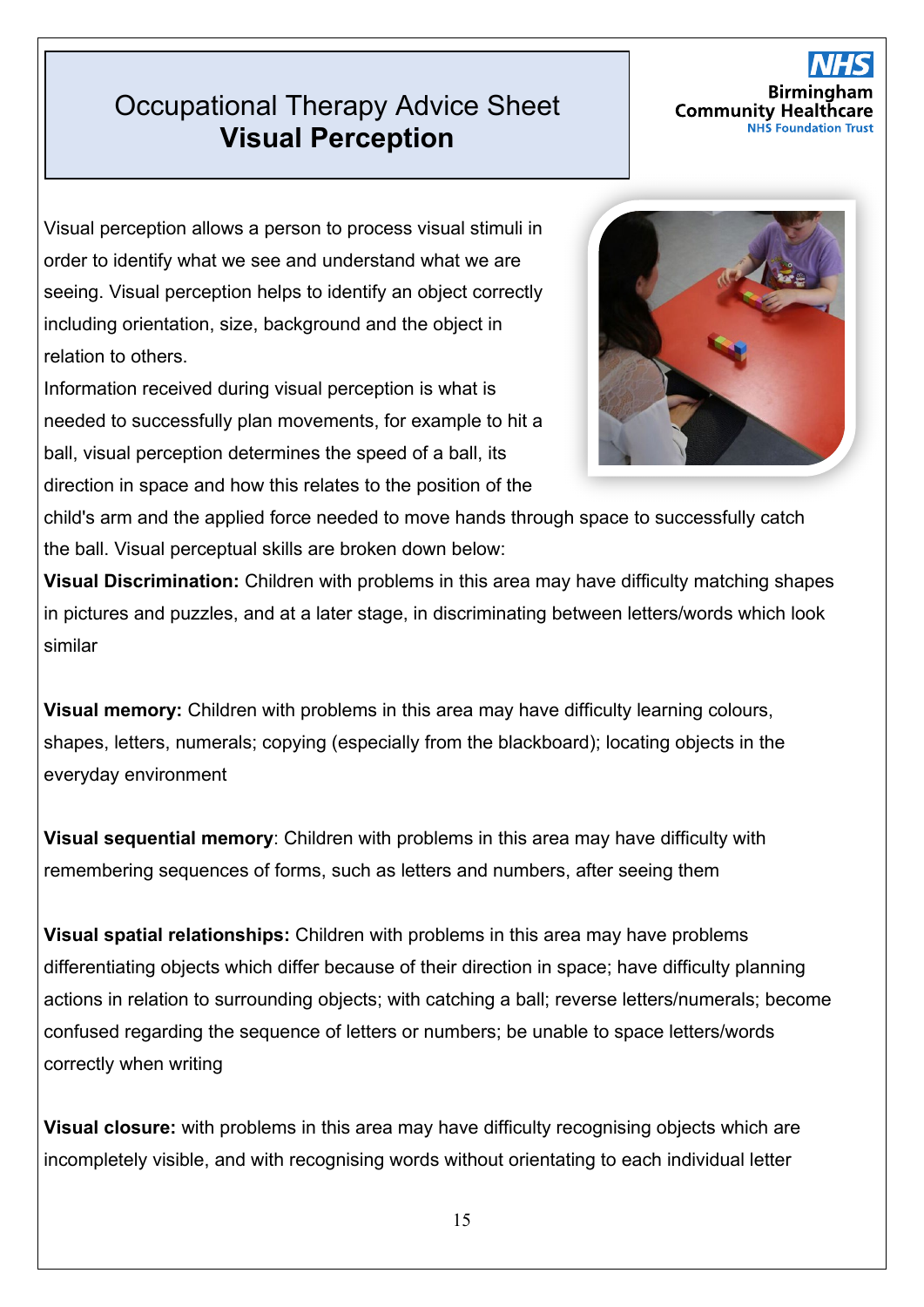

#### **Strategies to support the child in developing this skill**

#### **Visual and spatial perception games and activities;**

- Dominoes- Different sets match characteristics such as colour, design, size and shape.
- Jig-saws- following picture on box
- Finding hidden objects in pictures in activity books such as "Where's Wally"
- Letter and word hunts. See how many of a particular letter or word the child can underline on a page in a set time.
- Copying designs, e.g. make a design on pegboard, cover it, get the child to reproduce it
- Make a design with matchsticks and coins. Cover it, ask the child to reproduce it.
- Make patterns with stamps and ink pad for the child to reproduce form memory Start with simple patterns, gradually make more difficult
- Noughts and crosses. Partially complete a noughts and crosses game on a piece of paper, cover and ask the child to reproduce on another piece of paper.
- Make a design by placing matchsticks and coins in a row. Cover it, get the child to reproduce it
- Using cards from games such as 'memory', 'snap', which have pairs of cards on the table. Cover the sequence, ask the child to reproduce it
- Games requiring distance to be judged, e.g. skittles, target games, catching games.
- Action songs requiring body parts to be moved in certain directions e.g. Hockey cokey
- Construction activities requiring the child to follow a plan or picture, or to copy what someone else has built. E.g. Lego, other construction toys; simple model building
- 'Snap''
- What's missing' pictures which require careful observation of detail
- Finding hidden objects in pictures in activity books

### **Visual Perception techniques and compensatory strategies for school Equipment-**

- Slopping board- to bring work closer to visual field
- Wide ruled paper- to help with letter formation and sizing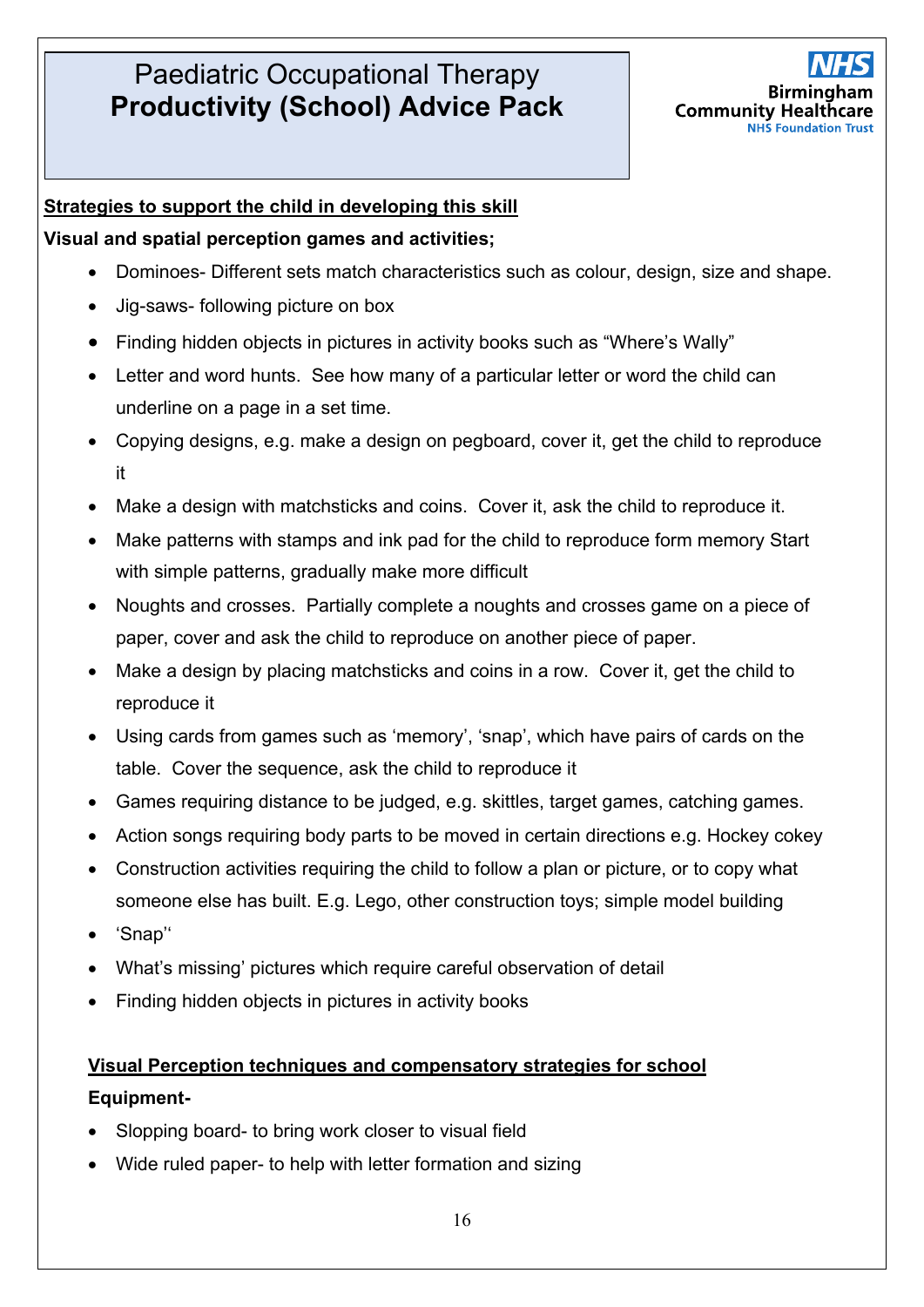

- Darken or highlighted margins on paper
- Coloured glue sticks

#### **Teaching Techniques-**

- Given both written and verbal instructions
- Describe visual presentations out loud
- Provide student with a hand-out of the class work
- Allow time to summarize each section
- Include simple diagrams or pictures to break up written directions
- Allow time for the student to ask questions
- Use visual clues
- Directional arrows
- Fliminate clutter
- Eliminate visual distractions
- Position desk away from distractions
- Keep worksheets clear and simple
- Break tasks down into small steps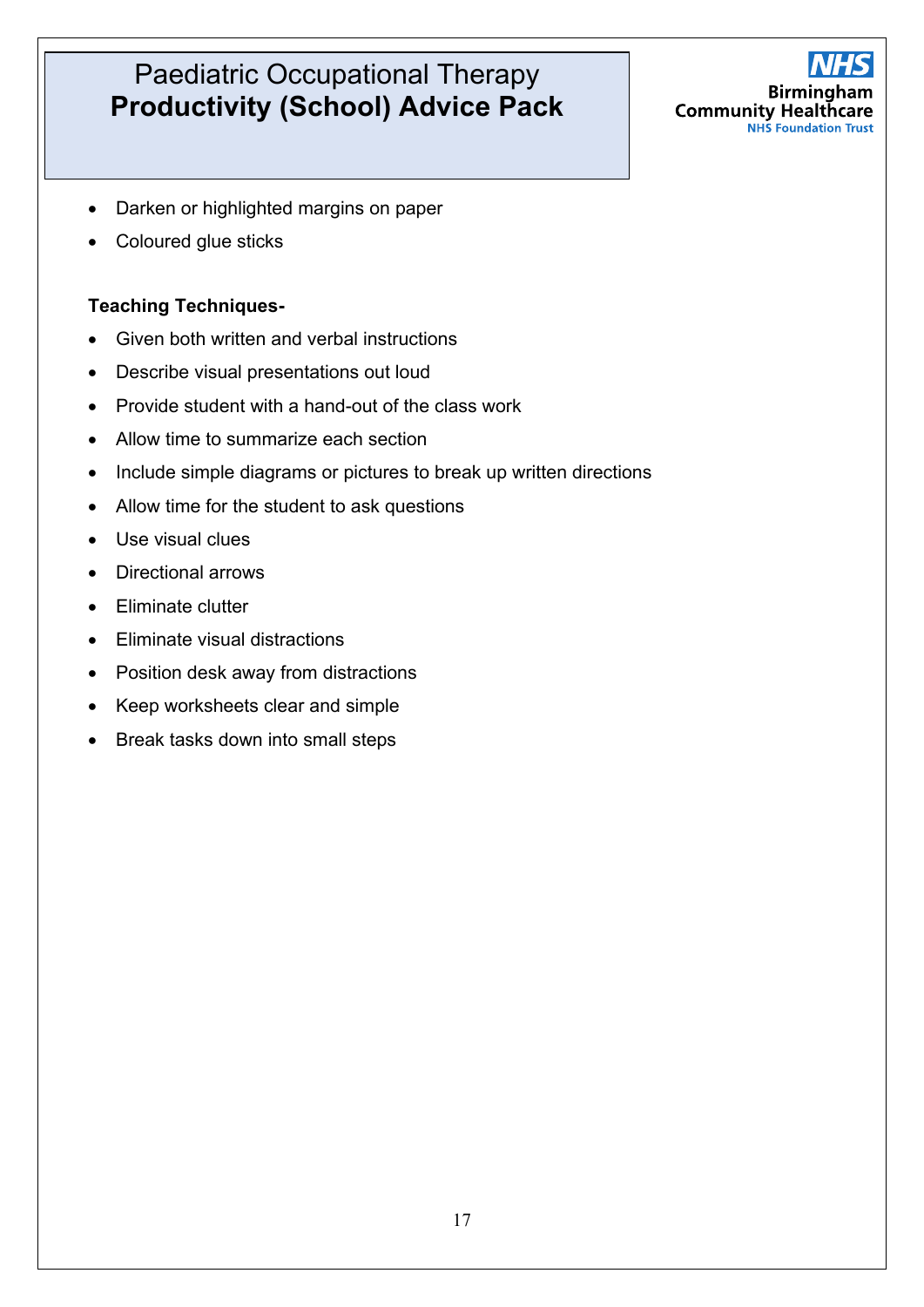### **Productional Therapy Advice Sheet Improving Attention & Concentration**

Effective attention is what allows us to screen out irrelevant stimulation in order to focus on the information that is important in the moment. This also means that we are able to sustain attention which then allows us to engage in a task for long enough to repeatedly practice it. Repeated practice is crucial for skill development. Difficulties in maintaining attention can be due to a variety of factors including; environment, self-regulation, sensory difficulties and motivation.

## **Birming Community Healthcare**<br>**NHS Foundation Trust**



#### **Strategies to support the child in developing this skill**

- Always say how long the activity will last for. This allows children to know what is expected of them and for how long they need to maintain it for
- Encourage 'looking and listening' or 'watching' before and during the giving of instructions. Use short phrases and key words. Avoid including too much information
- Try using visual prompts such as written words, symbols, pictures and photographs
- Use a visual cue to assist with time expectations e.g. the time on a clock, when a bell rings, egg timers and sand timers etc
- Work for smaller periods of time before being able to move or change the task slightly. E.g. collect a book, change from writing to computer work
- Give one activity at a time and put the other activities away out of sight
- Use a reward system to praise good work and periods of attention. Set achievable and realistic goals
- Encourage sitting in the least distractible part of the room, e.g. away from doors and windows
- When in a classroom, the child's table and chair should be as close to the teacher as possible (at the front) to avoid distraction
- When sitting on the floor in a group in front of the teacher, the child needs to be seated close to the teacher where they can see visual aids and listen to the teacher's voice
- When at a table, encourage sitting on a chair tucked in close to the table which allows the child to sit with their feet flat on the floor, knees and hips at ninety degrees with elbows resting on the table